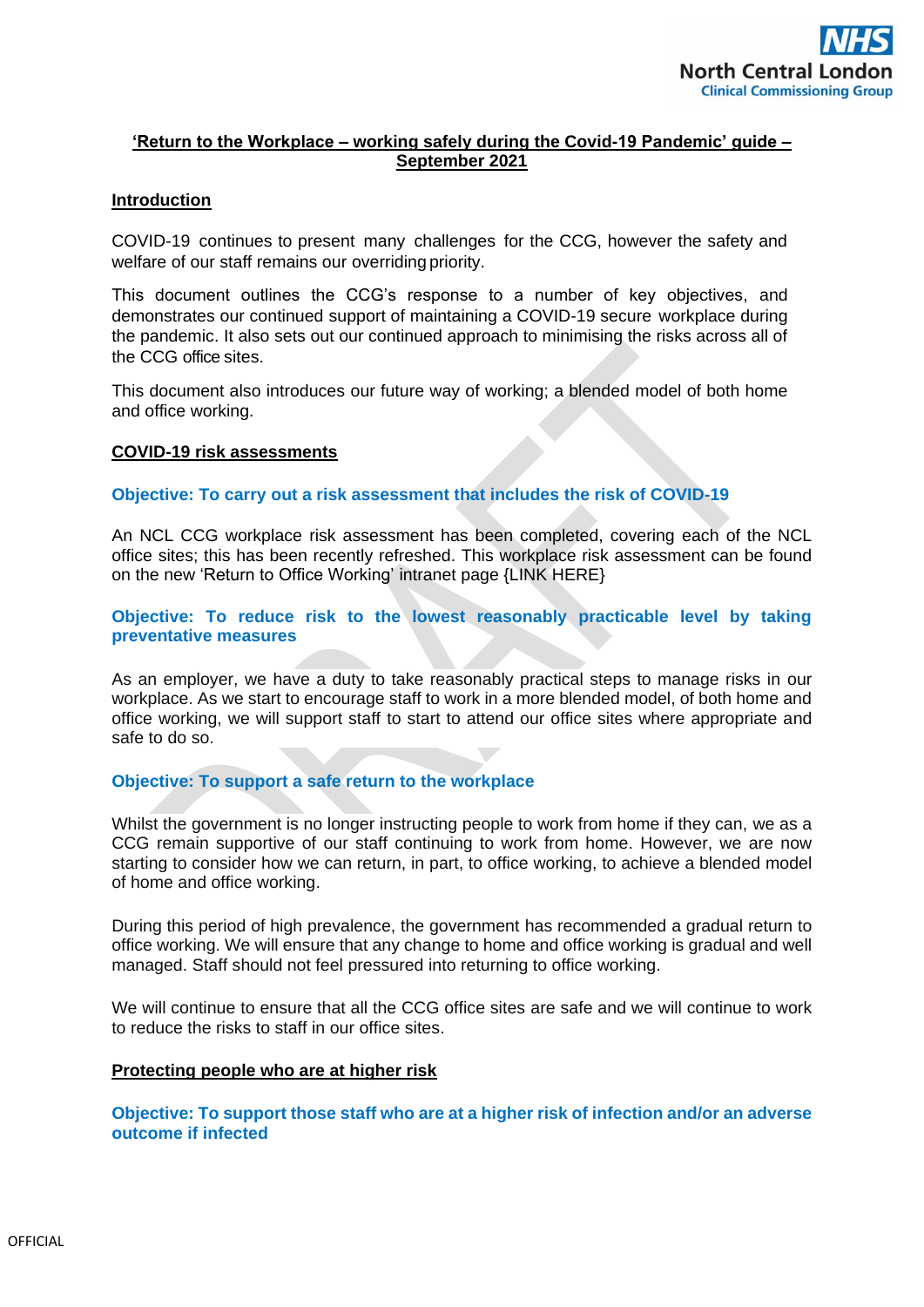There are some groups who are at higher risk of severe illness from coronavirus. Further detail can be found here: [who is at higher risk](https://www.nhs.uk/conditions/coronavirus-covid-19/people-at-higher-risk/) and protecting people who are clinically extremely [vulnerable.](https://www.gov.uk/government/publications/guidance-on-shielding-and-protecting-extremely-vulnerable-persons-from-covid-19/guidance-on-shielding-and-protecting-extremely-vulnerable-persons-from-covid-19)

We ask **ALL** staff to complete the HR 'Return to Office Working Conversation' document; this gives you an opportunity to discuss any mental and physical health difficulties you may be facing with your line manager. All completed documents should be sent to HR.

The HR 'Return to Office Working Conversation' document **must** be completed before you attend any office site, even if for a short period of time, such as collecting IT equipment or post.

## **Mental health and wellbeing**

## **Objective: To ensure that staff have access to mental health and wellbeing support**

We are mindful that the pandemic is having an impact on everyone's lives, and that you may feel low, worried, anxious, or be concerned about your health or that of those close to you.

Everyone reacts differently to events and changes in the way that we think, feel and behave vary between different people and over time. It's important that you take care of your mind as well as your body.

## **Consider how you can connect with others**

Maintaining relationships with people you trust is important for your mental wellbeing. If you can't meet in person, think about how you can stay in touch with friends and family via telephone, video calls or social media instead – whether it's people you normally see often or connecting with old friends. Th[e NHS Volunteer Responders](https://nhsvolunteerresponders.org.uk/services) can also provide a free telephone 'check in and chat' if you are feeling isolated. Please call 0808 196 3646 to register for this service.

### **Talk about your worries**

It is quite common to feel worried, scared or helpless about the current situation. Remember that this is a difficult time for everyone and sharing with family and friends how you are feeling and the things you are doing to cope can help them too. If you don't feel able to do that, there are people you can speak to via [NHS recommended helplines.](https://www.nhs.uk/conditions/stress-anxiety-depression/mental-health-helplines/)

# **Look after your physical wellbeing**

Your physical health has a big impact on how you are feeling emotionally and mentally. At times like these, it can be easy to fall into unhealthy patterns of behaviour which, in turn, can make you feel worse. Try to eat healthy, well-balanced meals and drink enough water. Visit [One You](https://www.nhs.uk/oneyou/) for advice on improving your health and wellbeing, including ideas for [healthy meals](https://www.nhs.uk/oneyou/for-your-body/eat-better/)  [you can cook at home.](https://www.nhs.uk/oneyou/for-your-body/eat-better/)

Be physically active. Doing exercise and other physical activity can have a positive impact on your mood, improve your sleep, and reduce stress and anxiety. There are lots of easy ways to get moving like walking or gardening. If you can't exercise outside, you can find free, easy [10-minute workouts](https://www.nhs.uk/oneyou/for-your-body/move-more/home-workout-videos/) from Public Health England (PHE) or other exercise videos to try at home on the [NHS Fitness Studio.](https://www.nhs.uk/conditions/nhs-fitness-studio/)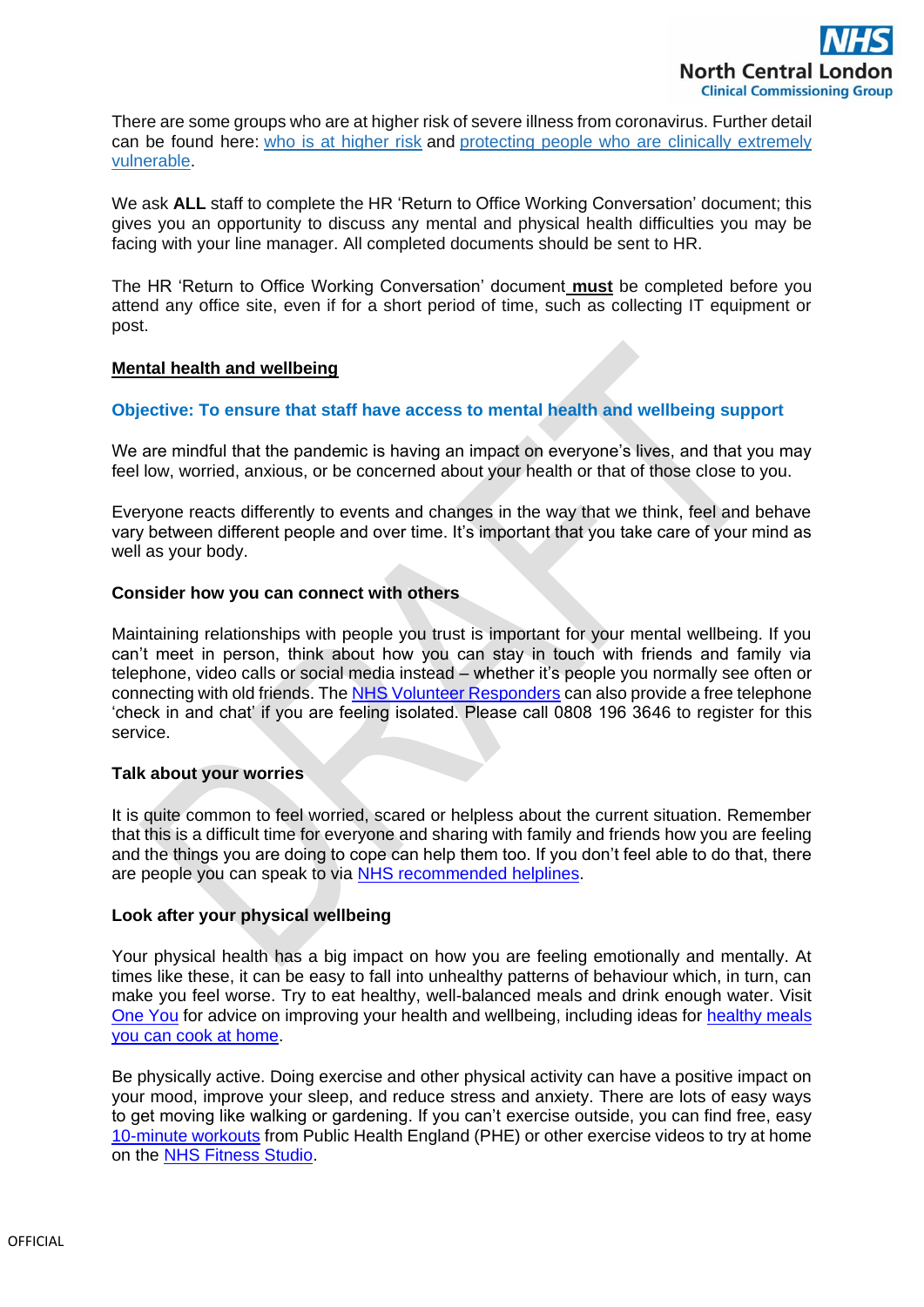

# **Try to manage difficult feelings**

Many people find the news about COVID-19 concerning. However, some people may experience such intense anxiety that it becomes a problem. Try to focus on the things you can control, such as managing your media and information intake – 24-hour news and constant social media updates can make you feel more worried. If it is affecting you, try to limit the time you spend watching, reading, or listening to media coverage of the pandemic. It may help to only check the news at set times or limiting yourself to checking a couple of times a day.

The Every Mind Matters page on [anxiety](https://www.nhs.uk/oneyou/every-mind-matters/anxiety/) and [NHS mental wellbeing audio guides](https://www.nhs.uk/conditions/stress-anxiety-depression/moodzone-mental-wellbeing-audio-guides/) provide further information on how to manage anxiety.

### **Take time to relax and focus on the present**

This can help with difficult emotions, worries about the future and generally make you feel better. Relaxation techniques can also help some people to deal with feelings of anxiety. For useful resources, see [Every Mind Matters](https://www.nhs.uk/oneyou/every-mind-matters/) and the [NHS mindfulness page.](https://www.nhs.uk/conditions/stress-anxiety-depression/mindfulness/)

The CCG has Mindfulness sessions for staff every Wednesday and Friday – please contact [nclccg.communications@nhs.net](mailto:nclccg.communications@nhs.net) to take part.

### **Where to get help for your mental health**

If you are experiencing stress, feelings of anxiety or low mood, you can visit the NHS mental [health and wellbeing page](https://www.nhs.uk/conditions/stress-anxiety-depression/) for self-assessment, audio guides and practical tools. [Every Mind](https://www.nhs.uk/oneyou/every-mind-matters/)  [Matters](https://www.nhs.uk/oneyou/every-mind-matters/) also provides simple tips and advice to start taking better care of your mental health.

If it is affecting your daily life, contact [NHS 111](https://111.nhs.uk/) or speak to your GP. NHS mental health services remain open. You can find further information on how to **access mental health** [services](https://www.nhs.uk/using-the-nhs/nhs-services/mental-health-services/how-to-access-mental-health-services/) and search [what is available in your area.](https://www.nhs.uk/using-the-nhs/nhs-services/mental-health-services/how-to-access-mental-health-services/) Support is also available through the mental health charities.

If you need help for a mental health crisis, emergency or breakdown, you should get immediate expert advice and assessment. Visit [NHS.UK to find out where to get urgent help for mental](https://www.nhs.uk/using-the-nhs/nhs-services/mental-health-services/where-to-get-urgent-help-for-mental-health)  [health.](https://www.nhs.uk/using-the-nhs/nhs-services/mental-health-services/where-to-get-urgent-help-for-mental-health) In a medical emergency, [call 999.](https://www.nhs.uk/nhs-services/urgent-and-emergency-care-services/when-to-call-999/) This is when someone is seriously ill or injured and their life is at risk. A mental health emergency should be taken as seriously as a physical health emergency.

### **People who need to self-isolate**

## **Objective: To stop people physically coming to work, when they're legally required to stay home.**

This includes people who:

- have tested positive for COVID-19
- have COVID-19 symptoms
- live in a household with someone who has symptoms, unless they're [exempt from self](https://www.gov.uk/guidance/working-safely-during-covid-19/offices-factories-and-labs#exempt)[isolation](https://www.gov.uk/guidance/working-safely-during-covid-19/offices-factories-and-labs#exempt)
- have been told to self-isolate by [NHS Test and Trace](https://www.nhs.uk/conditions/coronavirus-covid-19/testing/)

# **People who are exempt from self-isolation**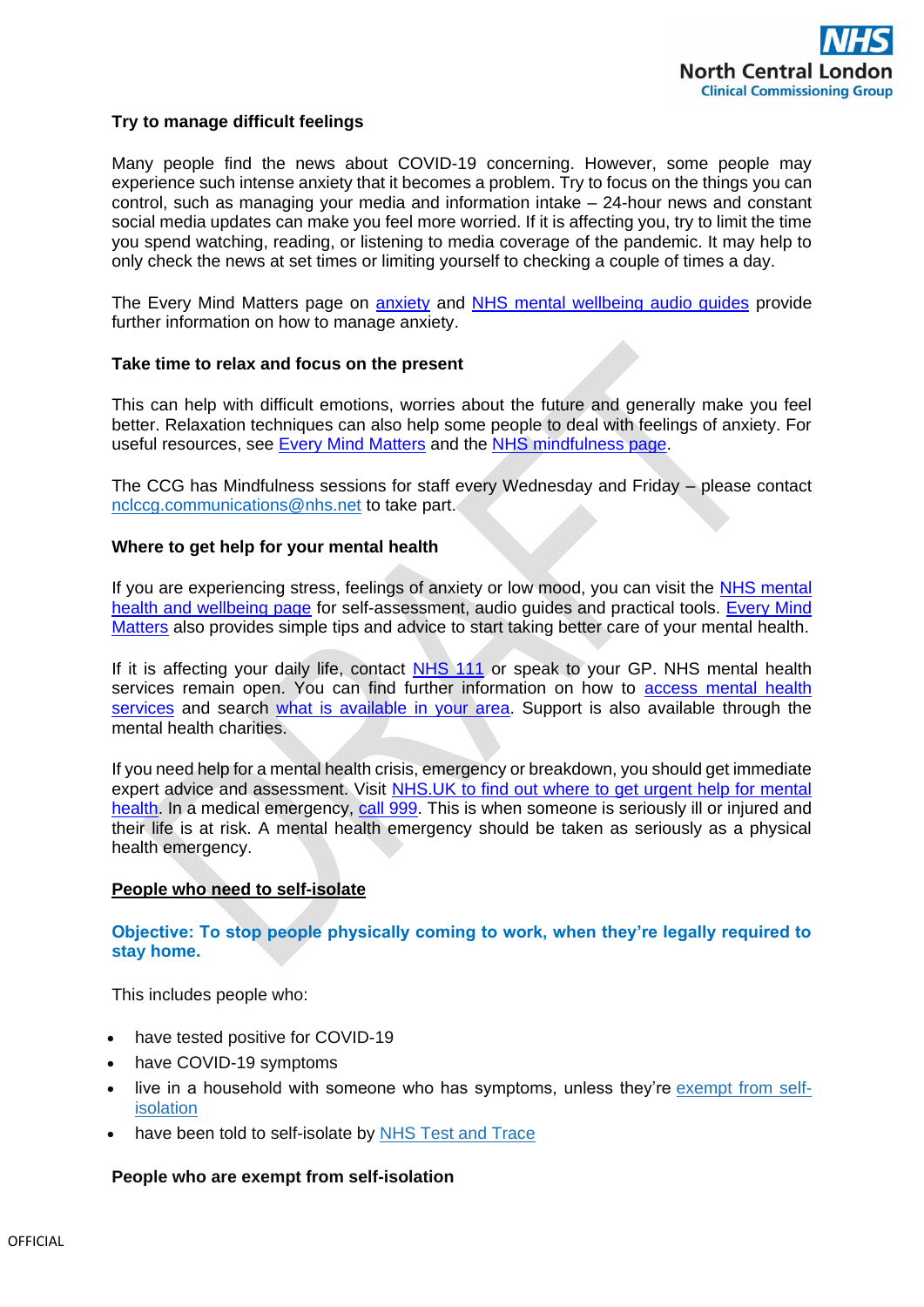People who are fully vaccinated or under 18 years 6 months old do not need to self-isolate if they've had close contact with someone who has COVID-19. If they get any COVID-19 symptoms, they should self-isolate immediately and [get a](https://www.gov.uk/get-coronavirus-test) PCR test.

All CCG staff are able to work from home, and staff will not be asked to work in the office, if there is a requirement for them to self-isolate – if staff require additional equipment to support working from home, such as a screen, keyboard, mouse, chair or footrest, they should contact the Business Services Team to discuss further.

## **Returning to office working**

# **Objective: To make sure all CCG staff understand COVID-19 related safety procedures**

We have created a new dedicated 'Return to Office Working' page on the Intranet {LINK HERE}, so staff can readily access the information they need in regards to visiting the CCG offices safely, as well as other information such as on lateral flow tests. This intranet page will be updated regularly.

Staff also have access to the latest information via the staff bulletin and the Directorate briefings.

### **Objective: Ensure that CCG staff are able to socially distance wherever possible. This includes when staff arrive at and leave work, while they are in work, and when they travel between CCG sites**

Whilst the government advice no longer requires people to social distance, each of our NCL office sites does still support social distancing, in both the layout of the office and the spacing out of desks. We are keen to approach any changes gradually and with caution.

Across the NCL CCG office sites, every desk has been clearly marked out, indicating whether the desk can or cannot be used, in order to ensure staff can space out when working in the office.

Areas which tend to be busier, like kitchens and toilets, have additional signage reminding staff about social distancing.

Please take account of staff with protected characteristics, as social distancing may not be possible or will be more challenging for staff with certain disabilities. For example, individuals in wheelchairs or with visual impairments. Line managers will be having conversations with staff regarding what reasonable adjustments can be made to the workplace so they can work safely. 

There is currently a one-way system in place at both Laycock Street and 250 Euston Road; please follow the signs that are displayed in the office and adhere to the one-way system. North London Business Park does not have a one-way system in place as the banks of desks are sufficiently spaced out.

### **Using technology in the office**

## **Objective: To ensure that technology supports staff to work effectively at both home and the office**

NCL CCG staff have access to MS Teams, which allows staff to dial in remotely to meetings, chat with and call colleagues.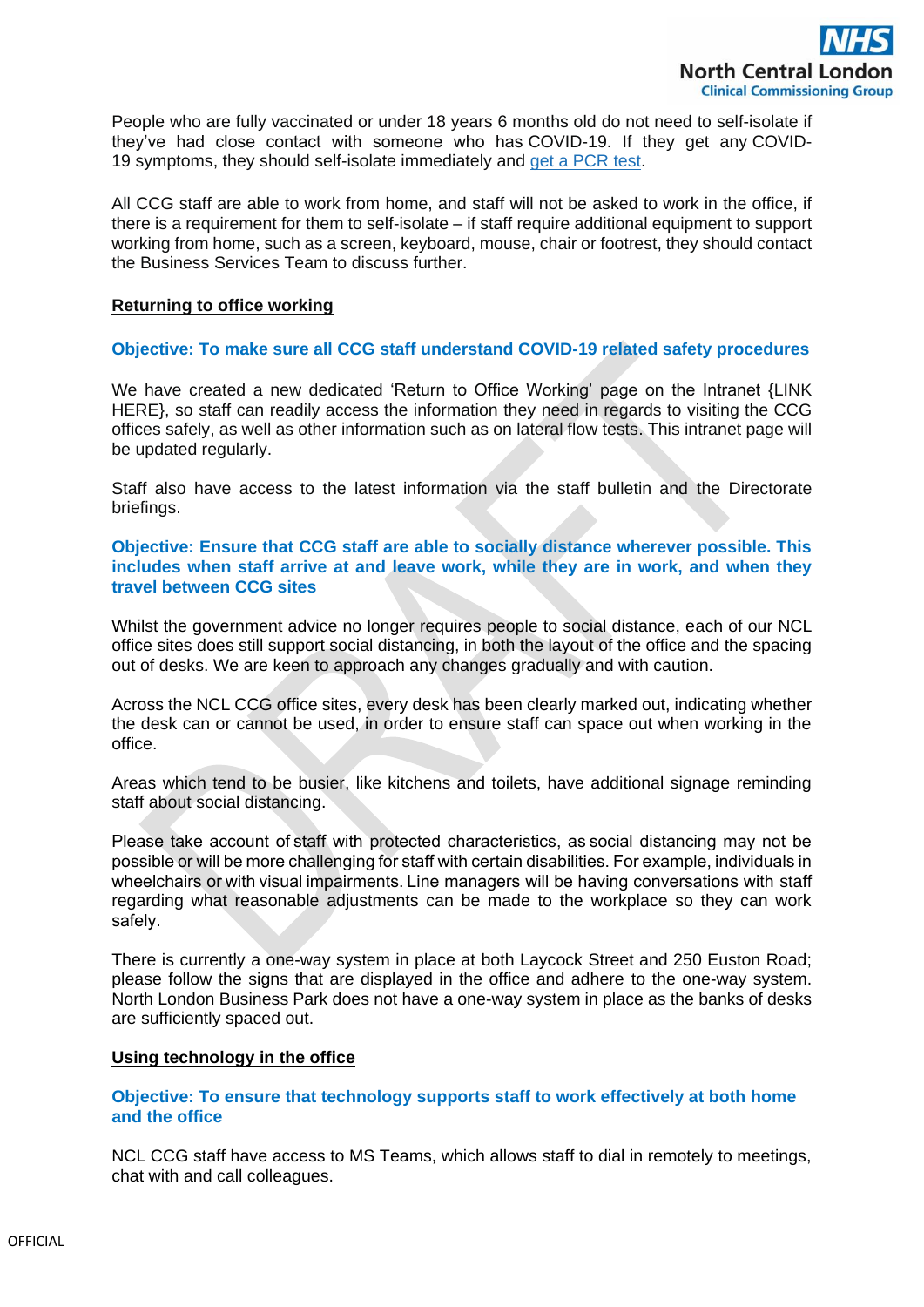The desks at each of the NCL office sites have docking stations and some have monitors and keyboards for staff to dock their laptops into and work. For staff who do not wish to use monitors, desks are available for docking purposes only. All types of desks can be booked through our e-booking system 'DeskSmart'.

Headsets are available for staff to use in the office. Please ensure that you do not share headsets; please either take the headset home with you or store in a locker. Requests for a headset can be made via the Business Services Team at [nclccg.businessservices@nhs.net.](mailto:nclccg.businessservices@nhs.net)

Staff should not remove or take equipment from the desks; if staff need additional equipment for home working, they should notify the Business Services Team at [nclccg.businessservices@nhs.net](mailto:nclccg.businessservices@nhs.net) who will advise on availability and provide the equipment needed, if appropriate.

If staff experience any technical IT issues with laptops or phones (or with internet connection whilst in the office), this must be raised with IT directly at [nelcsu.itservicedeskangila@nhs.net](mailto:nelcsu.itservicedeskangila@nhs.net) or call 020 3049 0611, rather than the Business Services Team.

# **Coming to work and leaving work**

We continue to encourage all CCG staff to:

- Stagger arrival and departure times at work. This will reduce the likelihood of staff all arriving and leaving at the same time.
- Cycle, walk or drive to the CCG office sites; car parking is provided at North London Business Park and Laycock Street.
	- o Laycock Street has bike racks and staff can access a secure bike shed. A key to be bike shed can be requested via the Business Services team at: [nclccg.businessservices@nhs.net](mailto:nclccg.businessservices@nhs.net)
	- $\circ$  250 Euston Road also has a secure bike shed and when requesting your ID badge, you can ask for access to the bike shed to be included.
	- o North London Business Park has seven bike racks available in the car park, behind Building 3 and a bike shed for 14 bikes, which is situated next to the car park, behind Building 2.
- Use the lockers provided in the office at North London Business Park if you wish to change clothes or make use of the showers
- Follow all COVID-19 health and safety guidance and signage in the CCG offices including the one-way system at both Laycock Street and 250 Euston Road
- Use the handwashing facilities and/or the hand sanitiser stations on arrival at any of the CCG office sites
- Clean your ID badges and swipe cards regularly and hold your swipe cards next to swipe readers, rather than touching them.

# **Moving around buildings and worksites**

# **Objective: To maintain social-distancing wherever possible, while people move around the building.**

We continue to encourage all CCG staff to:

- Reduce movement by avoiding non-essential trips within the building and sites
- To use the stairs wherever you can. If you need to use the lifts, please be mindful of the maximum occupancy for the lifts, and use hand sanitizer after leaving the lift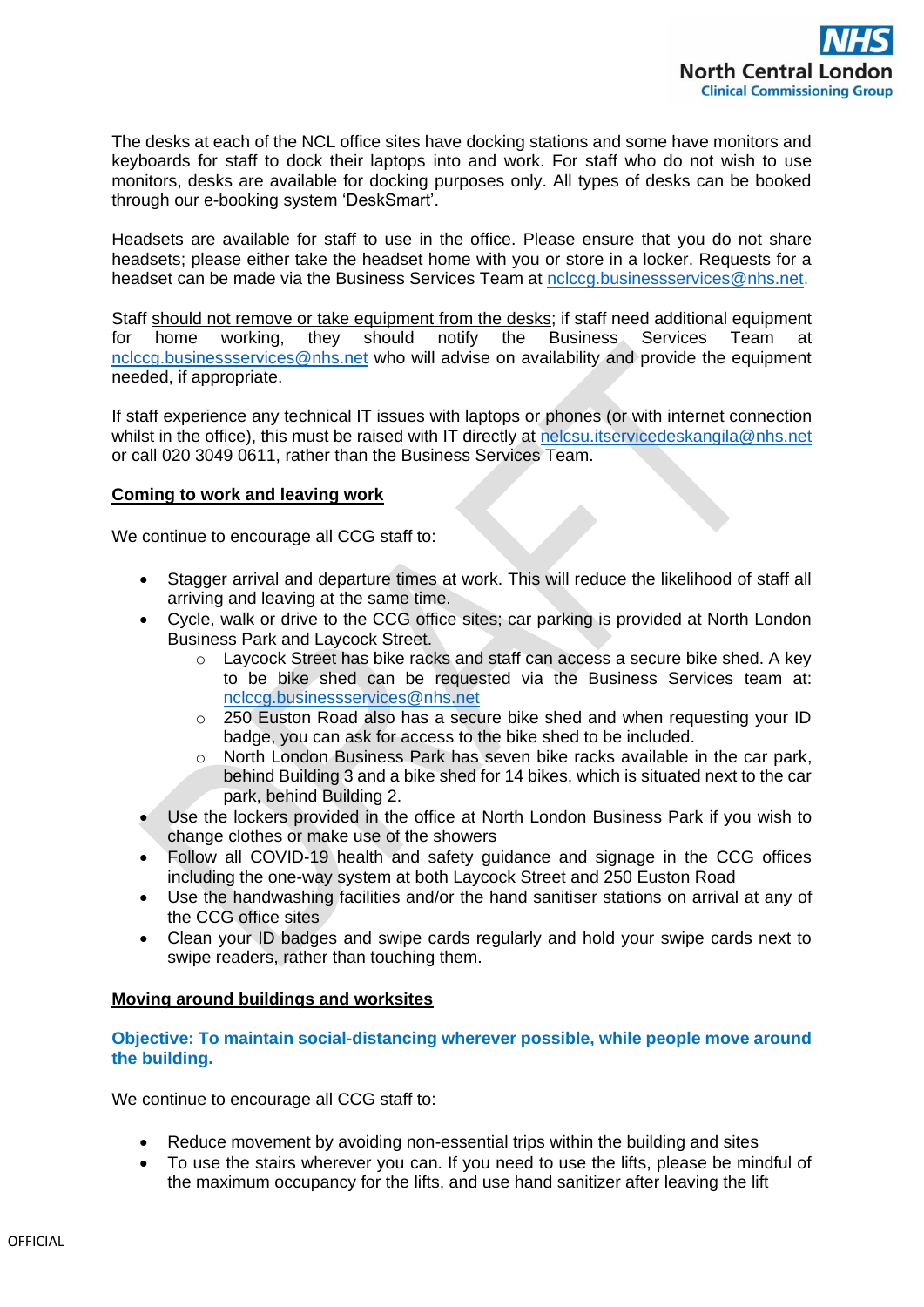

### **Workplaces and workstations**

## **Objective: To support CCG staff to socially distance when they are at a desk or meeting space/room, wherever possible.**

As part of the 'Return to Office Working' preparation, we have reviewed each of the NCL CCG office layouts and processes to support staff to work further apart from each other, if staff chose to. Every desk has been clearly marked out, indicating whether the desk can or cannot be used, in order to ensure staff can be spaced out when working in the office.

Floor tape and 'do not use' stickers have been used to mark areas to support staff in socially distancing where they choose to.

Through using the e-booking system 'DeskSmart', occupancy levels will be monitored, to help support social distancing as there are a limited number of desks, meeting spaces and rooms that can be used at any one time.

Hot desks and spaces can be used by staff, where they feel comfortable in doing so. We encourage staff to clean and sanitize the area before and afterwards, using the antibacterial wipes and hand sanitizer which is provided in all CCG office sites.

#### **Meetings**

### **Objective: To reduce transmission due to face-to-face meetings**

Whilst we continue to encourage staff to use MS Teams and dial into meetings remotely where possible, we recognise that some meetings are better done face to face, such as appraisals and 121s. We are therefore asking staff to consider the most appropriate way to undertake the meeting, and chose the most suitable location, whether this be in the office or at home.

Staff are asked to avoid transmission during meetings caused by sharing objects. For example, staff should not share pens or documents. Hand sanitizer has been provided in all meeting rooms for staff to use.

If meetings in person are required, use rooms where there is good ventilation. Please ensure that windows and doors are opened as fully as possible before the meeting to maximise the ventilation in the room.

Staff are asked to not use large meeting rooms if holding 1:1s but to use smaller meeting rooms within the office. This will allow the larger meeting to be used for people who are holding larger meetings and maintain social distancing where they choose to.

### **Accidents, security and other incidents**

### **Objective: To prioritise safety during incidents**

All staff have a duty to report incidents or near misses. If there is an incident, an accident or a near miss, please inform your line manager and the Business Services team at [nclccg.businessservices@nhs.net](mailto:nclccg.businessservices@nhs.net) immediately. Please then refer to the process as outlined in the "Non-clinical incident and Near Miss reporting Policy and Procedure" (found on the Intranet

[https://intranet.northcentrallondonccg.nhs.uk/downloads/HR%20policies/NCL%20CCG%20N](https://intranet.northcentrallondonccg.nhs.uk/downloads/HR%20policies/NCL%20CCG%20Non-Clinical%20Incident%20Near%20Miss%20Reporting%20Policy%20and%20Procedure.pdf) [on-](https://intranet.northcentrallondonccg.nhs.uk/downloads/HR%20policies/NCL%20CCG%20Non-Clinical%20Incident%20Near%20Miss%20Reporting%20Policy%20and%20Procedure.pdf)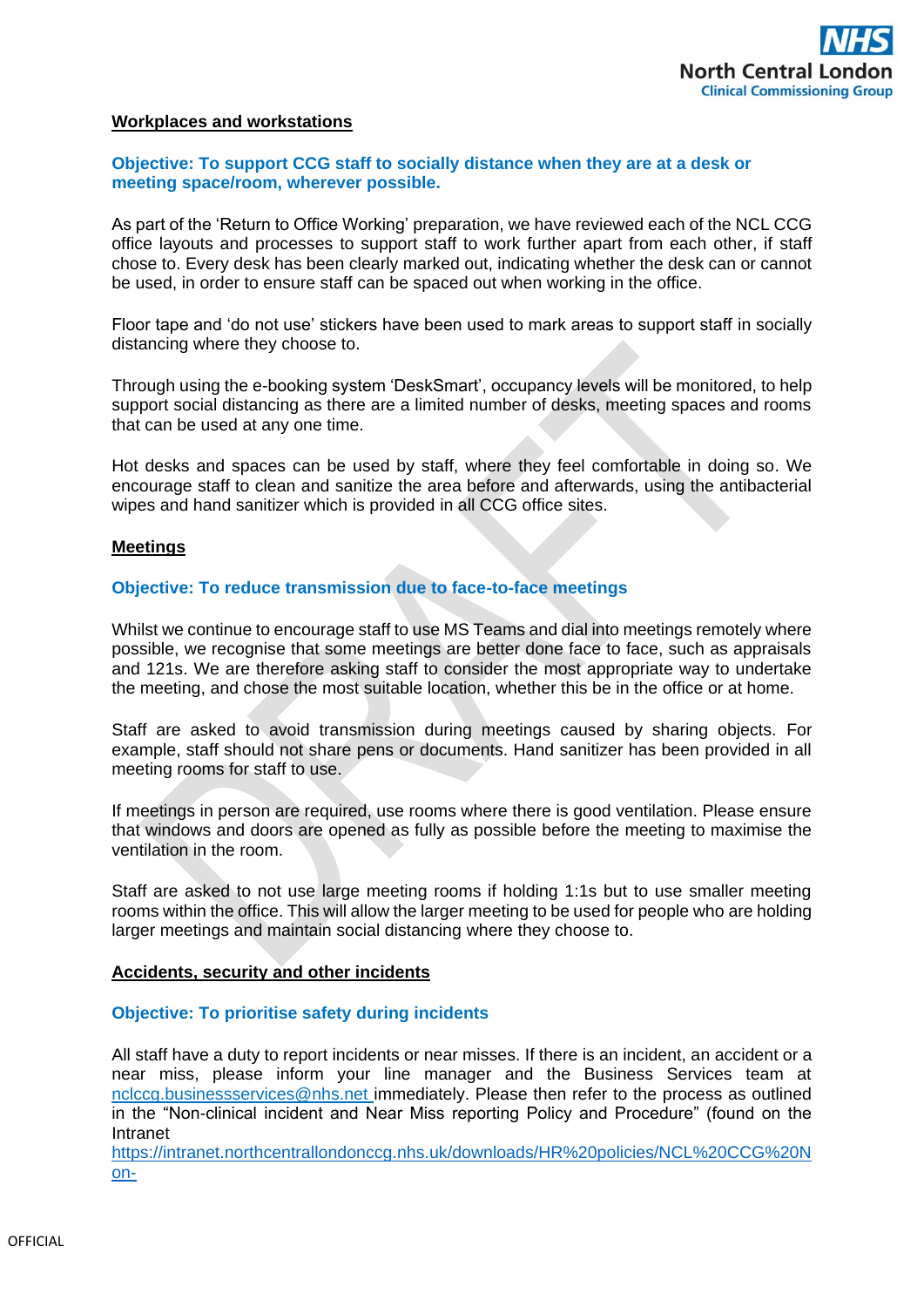[Clinical%20Incident%20Near%20Miss%20Reporting%20Policy%20and%20Procedure.pdf](https://intranet.northcentrallondonccg.nhs.uk/downloads/HR%20policies/NCL%20CCG%20Non-Clinical%20Incident%20Near%20Miss%20Reporting%20Policy%20and%20Procedure.pdf)  and complete the incident form.

### **Ventilation**

## **Objective: To use ventilation to mitigate the risk of aerosol spread of COVID-19 in enclosed spaces**

Good ventilation brings fresh or cleaned air into indoor spaces. The more fresh air that is brought inside, the more diluted any airborne virus will become. In poorly ventilated spaces, residual virus can remain in the air after an infected person has left and increase the risk of COVID-19 spreading.

We encourage staff to maximise the supply of fresh air in our office sites. You can help do this through:

- fully or partially opening windows, air vents and doors to improve natural ventilation
- if mechanical ventilation is available, ensure that the system is set to maximise fresh air and minimise air recirculation. Maximising the amount of fresh air your system draws in or ensuring additional fresh air will help avoid COVID-19 spreading

We are encouraging staff to use outside space where practical; there is outside seating available at North London Business Park, in the courtyard, which staff are welcome to use.

We are encouraging staff to improve the natural ventilation in each of the CCG offices by fully or partially opening windows, air vents and doors. Please do not prop fire doors open. It is important not to close windows or doors completely when people are using or occupying a naturally ventilated area. This can result in very low levels of ventilation.

Airing rooms as frequently as you can also improves ventilation. Open all the doors and windows fully to maximise the ventilation in a room. It may be better to do this when the room is unoccupied.

### **Reducing contact for staff**

From Step 4 of the Roadmap, the government have said that social distancing guidance no longer applies and there are no limits on social contact between people from different households. COVID-19 can still be spread through social contact. We can, however, mitigate this risk by reducing the number of people you come into contact with, by:

- reducing the number of people you have contact with by using 'fixed teams or partnering' or 'cohorting' (so each person works with only a few others)
- reviewing office layouts, or using back-to-back or side-to-side working, instead of face-toface

Line managers should take account of those with protected characteristics and discuss with any disabled members of their team, what reasonable adjustments can be made to the office space, so they can work safely and effectively.

**Objective: To reduce contact between people when they're at their workplaces and workstations, if possible.**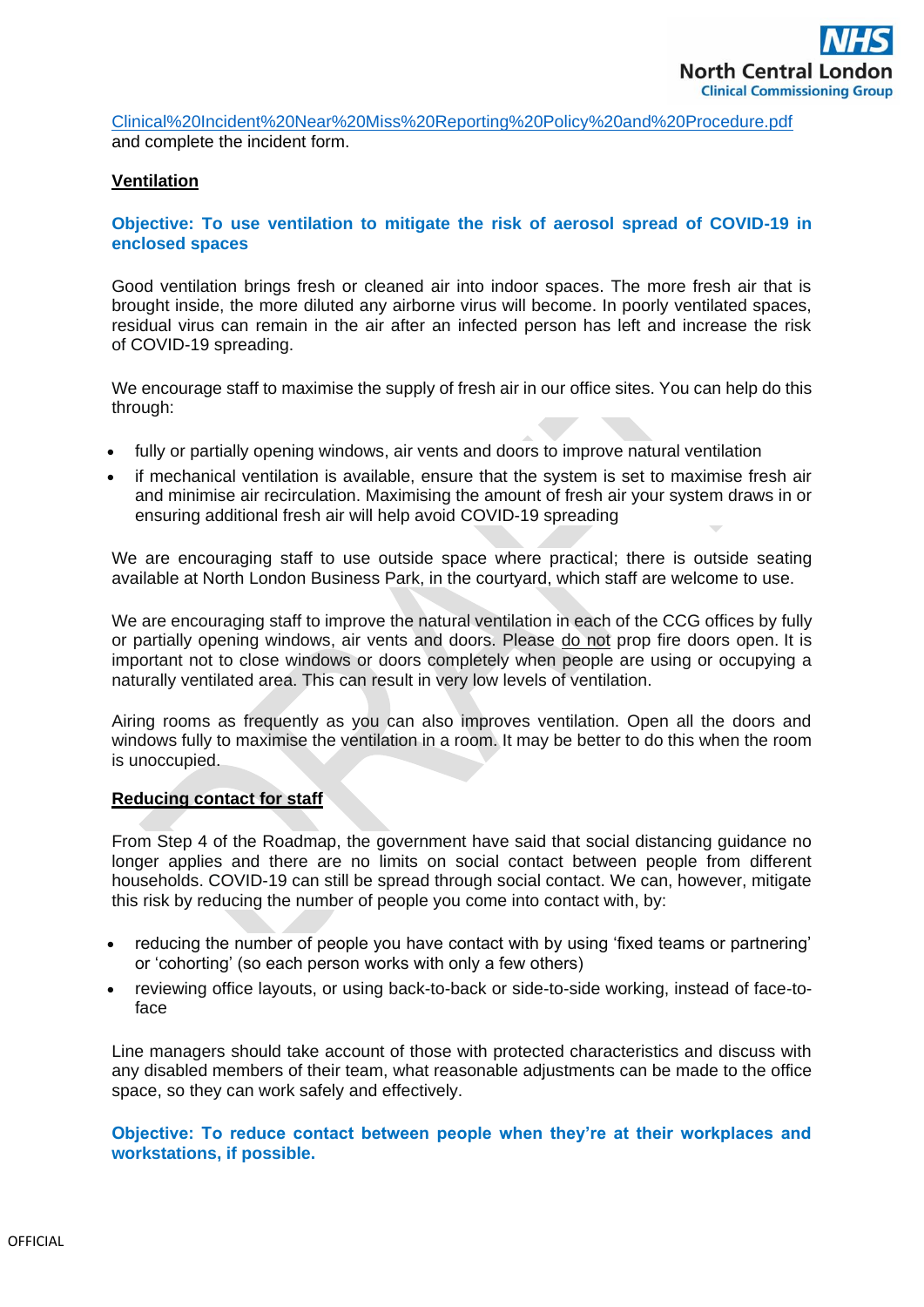Hand sanitizer stations have been installed in each of the NCL office sites. In addition to this, hand sanitizer is available at the end of each bank of desks. Anti-bacterial wipes are available in all of the offices for staff to wipe desks and keyboards before and after using the space.

If you notice that stocks are low, please contact the Business Services team at [nclccg.businessservices@nhs.net.](mailto:nclccg.businessservices@nhs.net)

The cleaners have been asked to pay particular attention to surfaces that people touch regularly. This includes door handles and keyboards. Desks and meeting rooms/spaces are cleaned at the end of each working day.

### **Cleaning the workplace**

**Objective: To make sure any CCG office that has been closed or only partially open is clean and ready for staff to return** 

Ahead of the recent 'return to office working' trial in July, each of the office sites was deep cleaned. In addition to this, and with the expectation that there will be increased numbers of staff in the office during September, we have contacted our cleaning suppliers, and have agreed that the frequency of offices cleans per week will increase.

North London Business Park, Laycock Street, Holbrook House and 250 Euston Road, are cleaned on a daily basis. Please note, that as of 07 September 2021, River Park House is temporarily closed.

The cleaners have been asked to pay particular attention to surfaces that people touch regularly. This includes door handles and keyboards. Desks and meeting rooms/spaces are cleaned at the end of each working day.

## **Objective: To keep the workplace clean and the spread of COVID-19 from touching contaminated surfaces**

Hand sanitizer stations have been installed in each of the NCL office sites. In addition to this, hand sanitizer is available at the end of each bank of desks. Anti-bacterial wipes are available in all of the offices for staff to wipe desks and keyboards before and after using the space.

If you notice that stocks are low, please contact the Business Services team at [nclccg.businessservices@nhs.net.](mailto:nclccg.businessservices@nhs.net)

Staff are asked to clear workspaces and remove waste and all belongings, including any stationery, cutlery and paperwork from the work area when they are finished working for the day. Extra non-recycling bins have been provided for staff, and visitors, to dispose of any single use face coverings if required.

Signage reminding staff of the importance of regular hand washing has also been put up in each of the office sites.

### **Objective: To help everyone keep good hygiene throughout the working day**

Each of the NCL CCG offices displays signs and posters to remind staff:

- how to wash your hands well
- that you should wash your hands frequently
- that you should not touch your face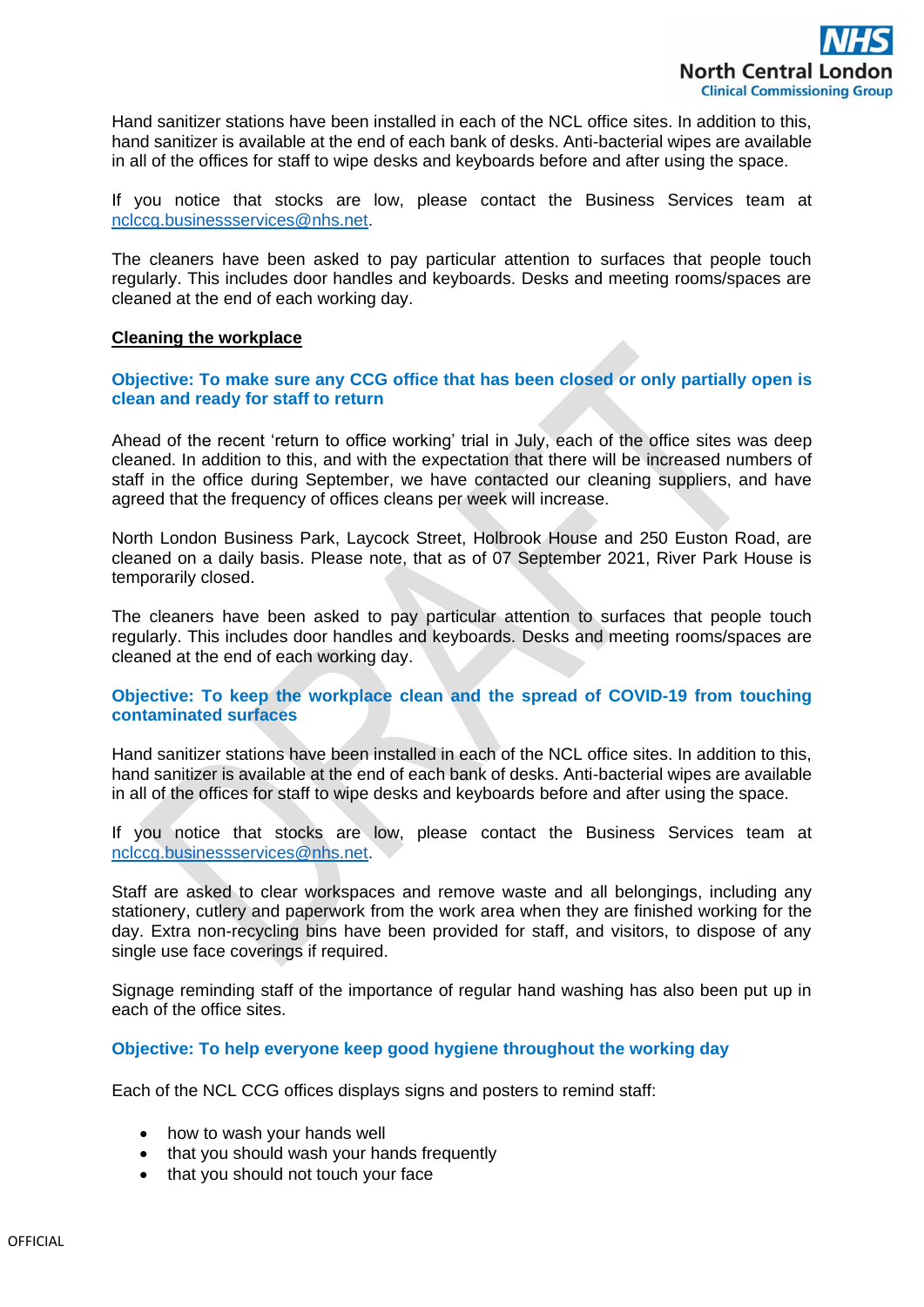As mentioned previously, hand sanitizer stations have been installed in each of the NCL office sites. In addition to this, hand sanitizer is available at the end of each bank of desks. Antibacterial wipes are available in all of the offices for staff to wipe desks and keyboards when required.

## **Face coverings at work**

A face covering is something which safely covers your mouth and nose.

**Face coverings are no longer required by law.** However, the government expects and recommends that people continue to wear face coverings in crowded, enclosed spaces. Where worn correctly, this may reduce the risk of transmission to themselves and others.

We, as a CCG, continue to support any of our staff if they chose to wear a face covering within the office. Please be mindful that face coverings may make it harder to communicate with people who rely on lip reading, facial expressions and clear sound.

If you choose to wear a face covering, the CCG will support you in using face coverings safely. This means encouraging you to:

- wash your hands thoroughly with soap and water for 20 seconds or use hand sanitiser before putting on face coverings. You should also do this before and after removing them
- avoid touching your face or face coverings. Otherwise you could contaminate them with germs from your hands
- change your face coverings if they become damp or you have touched them
- continue to wash your hands regularly
- change or wash your face coverings daily
- if the material is washable, to wash it in line with manufacturer's instructions. If it's not washable, to dispose of it carefully in waste bins provided

### **Outbreaks in the workplace**

# **Objective: To provide guidance if there is a COVID-19 outbreak in your workplace.**

On the 'Return to Office Working' Intranet page, there is the 'NCL CCG COVID-19 Workplace Exposure' process map, which outlines the steps that need to be taken if a member of staff becomes unwell with symptoms of COVID-19 or tests positive for COVID-19.

### **Work related travel**

## **Objective: To avoid unnecessary work related travel. To keep people safe when they do need to travel between CCG offices and locations**

If you are required to travel as part of your role, we are encouraging staff to walk or cycle wherever possible. When not possible, you can use public transport or drive. You must wear a face covering when using public transport.

Staff parking is available at both North London Business Park and Laycock Street CCG offices.

North London Business Park has 60+ spaces available to NCL CCG staff. If you would like to park there, please contact the Business Services Team at [nclccg.businessservices@nhs.net](mailto:nclccg.businessservices@nhs.net)